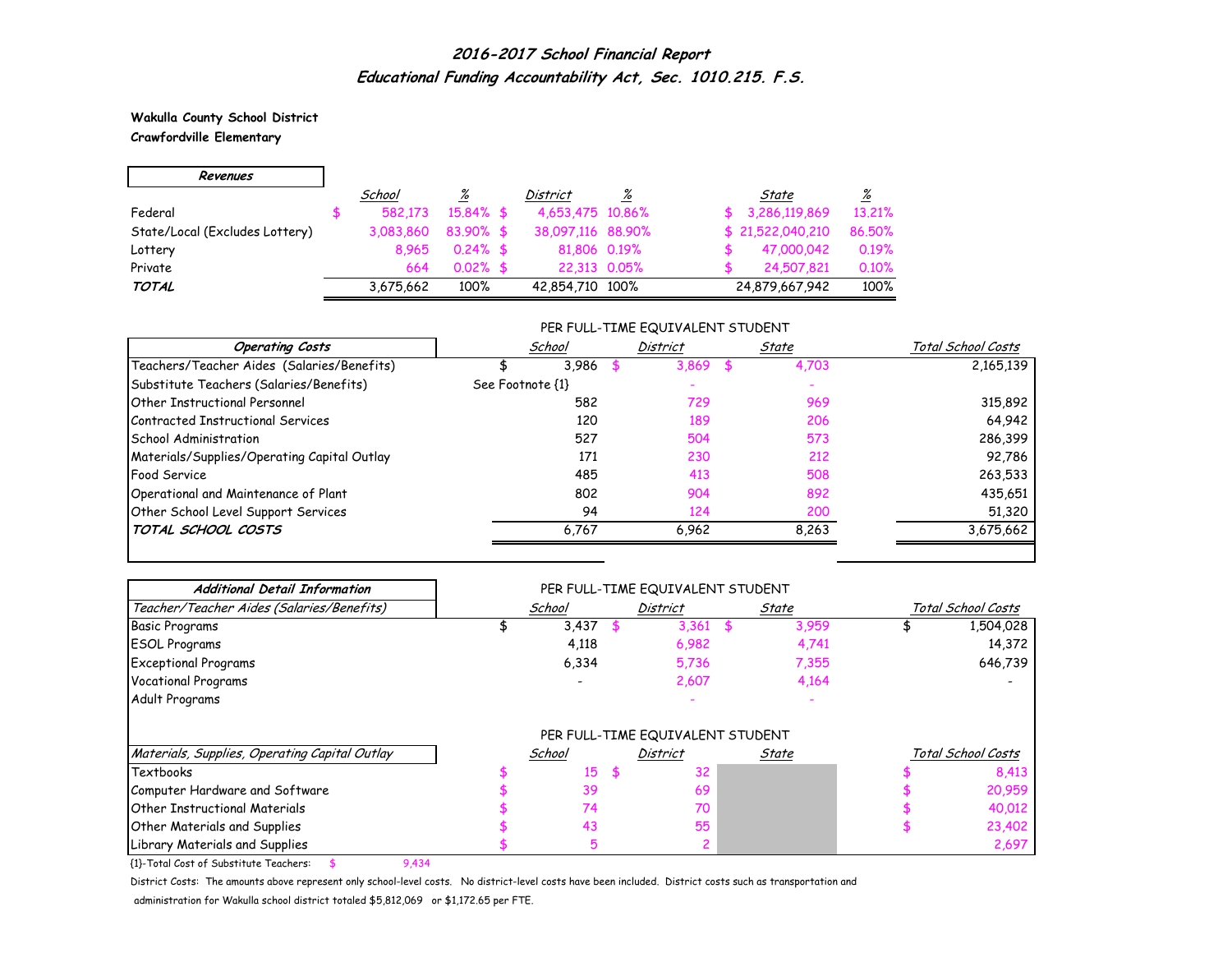**Wakulla County School District Medart Elementary**

| Revenues                       |           |              |                   |   |                  |          |
|--------------------------------|-----------|--------------|-------------------|---|------------------|----------|
|                                | School    | <u>%</u>     | <b>District</b>   | % | State            | <u>%</u> |
| Federal                        | 639.486   | $17.73\%$ \$ | 4,653,475 10,86%  |   | 3,286,119,869    | 13.21%   |
| State/Local (Excludes Lottery) | 2,957,862 | $82.01\%$ \$ | 38,097,116 88,90% |   | \$21,522,040,210 | 86.50%   |
| Lottery                        | 8.538     | $0.24\%$ \$  | 81,806 0.19%      |   | 47,000,042       | 0.19%    |
| Private                        | 632       | $0.02\%$ \$  | 22.313 0.05%      |   | 24,507,821       | 0.10%    |
| TOTAL                          | 3,606,518 | 100%         | 42,854,710 100%   |   | 24,879,667,942   | 100%     |

### PER FULL-TIME EQUIVALENT STUDENT

| <b>Operating Costs</b>                      | School           | <b>District</b> | State | Total School Costs |
|---------------------------------------------|------------------|-----------------|-------|--------------------|
| Teachers/Teacher Aides (Salaries/Benefits)  | 4.077            | 3.869           | 4,703 | 2,109,010          |
| Substitute Teachers (Salaries/Benefits)     | See Footnote {1} |                 |       |                    |
| <b>Other Instructional Personnel</b>        | 509              | 729             | 969   | 263,426            |
| Contracted Instructional Services           | 113              | 189             | 206   | 58,227             |
| School Administration                       | 531              | 504             | 573   | 274,859            |
| Materials/Supplies/Operating Capital Outlay | 172              | 230             | 212   | 88,955             |
| <b>Food Service</b>                         | 648              | 413             | 508   | 335,099            |
| Operational and Maintenance of Plant        | 836              | 904             | 892   | 432,613            |
| Other School Level Support Services         | 86               | 124             | 200   | 44,329             |
| TOTAL SCHOOL COSTS                          | 6.972            | 6.962           | 8.263 | 3,606,518          |

| <b>Additional Detail Information</b>          | PER FULL-TIME EQUIVALENT STUDENT |        |   |                                  |       |       |                    |                    |  |  |
|-----------------------------------------------|----------------------------------|--------|---|----------------------------------|-------|-------|--------------------|--------------------|--|--|
| Teacher/Teacher Aides (Salaries/Benefits)     |                                  | School |   | <b>District</b>                  | State |       | Total School Costs |                    |  |  |
| <b>Basic Programs</b>                         |                                  | 6,746  |   | 3,361                            |       | 3,959 |                    | 1,400,404          |  |  |
| <b>ESOL Programs</b>                          |                                  |        |   | 6,982                            |       | 4,741 |                    |                    |  |  |
| <b>Exceptional Programs</b>                   |                                  | 4,937  |   | 5,736                            |       | 7,355 |                    | 708,606            |  |  |
| <b>Vocational Programs</b>                    |                                  |        |   | 2,607                            |       | 4,164 |                    |                    |  |  |
| Adult Programs                                |                                  |        |   |                                  |       |       |                    |                    |  |  |
|                                               |                                  |        |   | PER FULL-TIME EQUIVALENT STUDENT |       |       |                    |                    |  |  |
| Materials, Supplies, Operating Capital Outlay |                                  | School |   | <b>District</b>                  |       | State |                    | Total School Costs |  |  |
| Textbooks                                     |                                  | 16     | 5 | 32                               |       |       |                    | 8,045              |  |  |
| Computer Hardware and Software                |                                  | 53     |   | 69                               |       |       |                    | 27,379             |  |  |
| <b>Other Instructional Materials</b>          |                                  | 72     |   | 70                               |       |       |                    | 37,112             |  |  |
| Other Materials and Supplies                  |                                  | 32     |   | 55                               |       |       |                    | 16,419             |  |  |
| Library Materials and Supplies                |                                  |        |   |                                  |       |       |                    |                    |  |  |

{1}-Total Cost of Substitute Teachers: \$ 8,723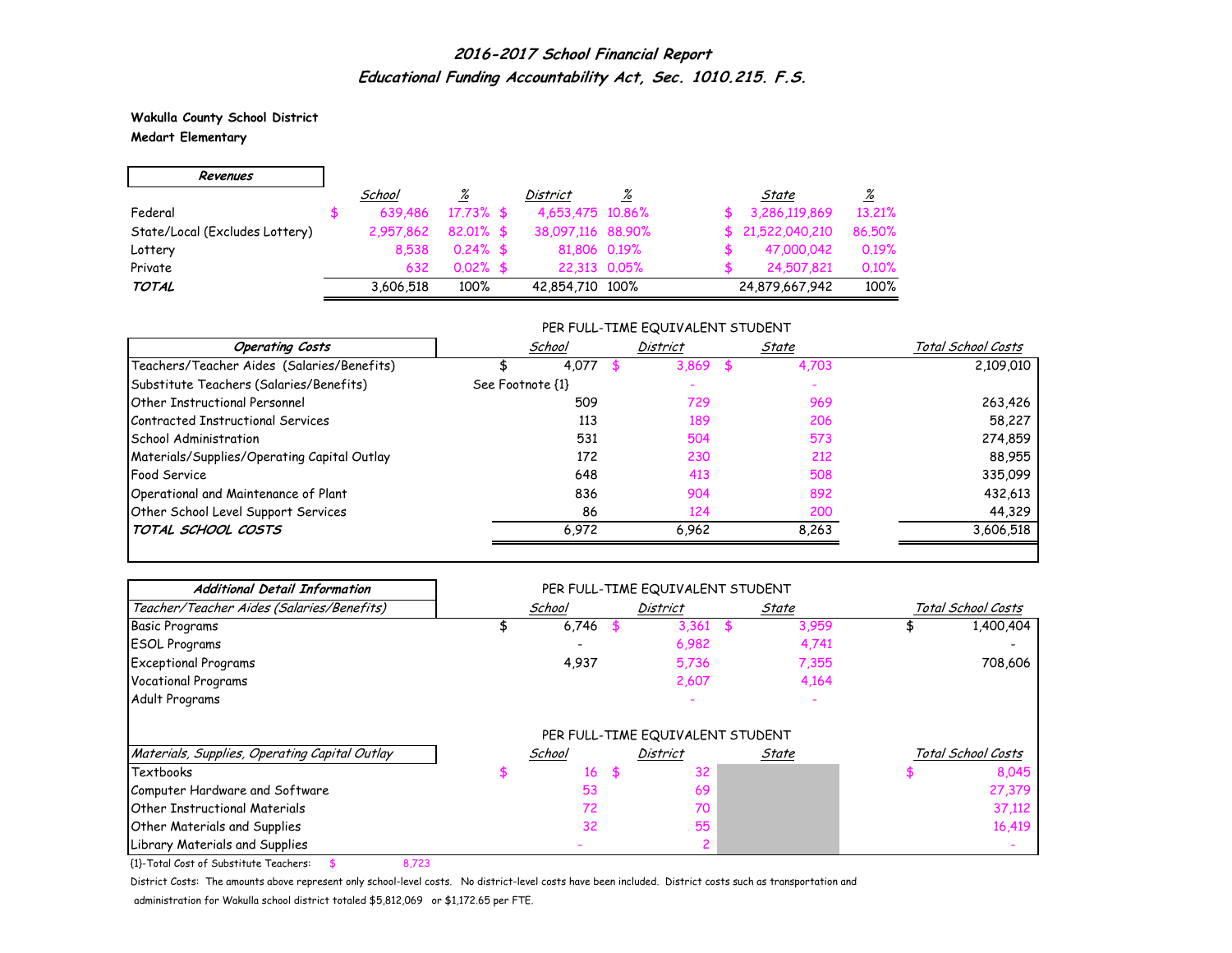**Wakulla County School District Riversink Elementary**

| Revenues                       |           |              |                   |              |                  |                 |
|--------------------------------|-----------|--------------|-------------------|--------------|------------------|-----------------|
|                                | School    | %            | District          | %            | State            | $\frac{\%}{\%}$ |
| Federal                        | 573.992   | $17.13\%$ \$ | 4,653,475 10,86%  |              | 3,286,119,869    | 13.21%          |
| State/Local (Excludes Lottery) | 2.756.744 | $82.29%$ \$  | 38,097,116 88,90% |              | \$21,522,040,210 | 86.50%          |
| Lottery                        | 7.902     | $0.24\%$ \$  | 81,806 0.19%      |              | 47,000,042       | 0.19%           |
| Private                        | 11.306    | $0.34\%$ \$  |                   | 22,313 0.05% | 24,507,821       | 0.10%           |
| <b>TOTAL</b>                   | 3,349,944 | 100%         | 42,854,710 100%   |              | 24,879,667,942   | 100%            |

### PER FULL-TIME EQUIVALENT STUDENT

| <b>Operating Costs</b>                      | School           |       | District | State | Total School Costs |
|---------------------------------------------|------------------|-------|----------|-------|--------------------|
| Teachers/Teacher Aides (Salaries/Benefits)  |                  | 3,982 | 3.869    | 4,703 | 1,906,595          |
| Substitute Teachers (Salaries/Benefits)     | See Footnote {1} |       |          |       |                    |
| <b>Other Instructional Personnel</b>        |                  | 706   | 729      | 969   | 337,920            |
| Contracted Instructional Services           |                  | 118   | 189      | 206   | 56,612             |
| School Administration                       |                  | 572   | 504      | 573   | 273,832            |
| Materials/Supplies/Operating Capital Outlay |                  | 164   | 230      | 212   | 78,420             |
| <b>Food Service</b>                         |                  | 505   | 413      | 508   | 241,811            |
| Operational and Maintenance of Plant        |                  | 833   | 904      | 892   | 398,702            |
| Other School Level Support Services         |                  | 117   | 124      | 200   | 56,052             |
| TOTAL SCHOOL COSTS                          |                  | 6.997 | 6.962    | 8.263 | 3,349,944          |

| <b>Additional Detail Information</b>          | PER FULL-TIME EQUIVALENT STUDENT |        |  |                                  |       |       |                    |                    |  |  |  |
|-----------------------------------------------|----------------------------------|--------|--|----------------------------------|-------|-------|--------------------|--------------------|--|--|--|
| Teacher/Teacher Aides (Salaries/Benefits)     |                                  | School |  | District                         | State |       | Total School Costs |                    |  |  |  |
| <b>Basic Programs</b>                         |                                  | 3,194  |  | 3,361                            |       | 3,959 |                    | 1,222,705          |  |  |  |
| <b>ESOL Programs</b>                          |                                  |        |  | 6,982                            |       | 4,741 |                    |                    |  |  |  |
| <b>Exceptional Programs</b>                   |                                  | 7,124  |  | 5,736                            |       | 7,355 |                    | 683,890            |  |  |  |
| <b>Vocational Programs</b>                    |                                  |        |  | 2,607                            |       | 4,164 |                    |                    |  |  |  |
| Adult Programs                                |                                  |        |  |                                  |       |       |                    |                    |  |  |  |
|                                               |                                  |        |  | PER FULL-TIME EQUIVALENT STUDENT |       |       |                    |                    |  |  |  |
| Materials, Supplies, Operating Capital Outlay |                                  | School |  | District                         |       | State |                    | Total School Costs |  |  |  |
| <b>Textbooks</b>                              |                                  | 16     |  | 32                               |       |       |                    | 7,798              |  |  |  |
| Computer Hardware and Software                |                                  | 54     |  | 69                               |       |       |                    | 25,749             |  |  |  |
| <b>Other Instructional Materials</b>          |                                  | 58     |  | 70                               |       |       |                    | 27,567             |  |  |  |
| <b>Other Materials and Supplies</b>           |                                  | 36     |  | 55                               |       |       |                    | 17,306             |  |  |  |
| Library Materials and Supplies                |                                  | 5      |  |                                  |       |       |                    | 2,310              |  |  |  |

{1}-Total Cost of Substitute Teachers: \$ 20,287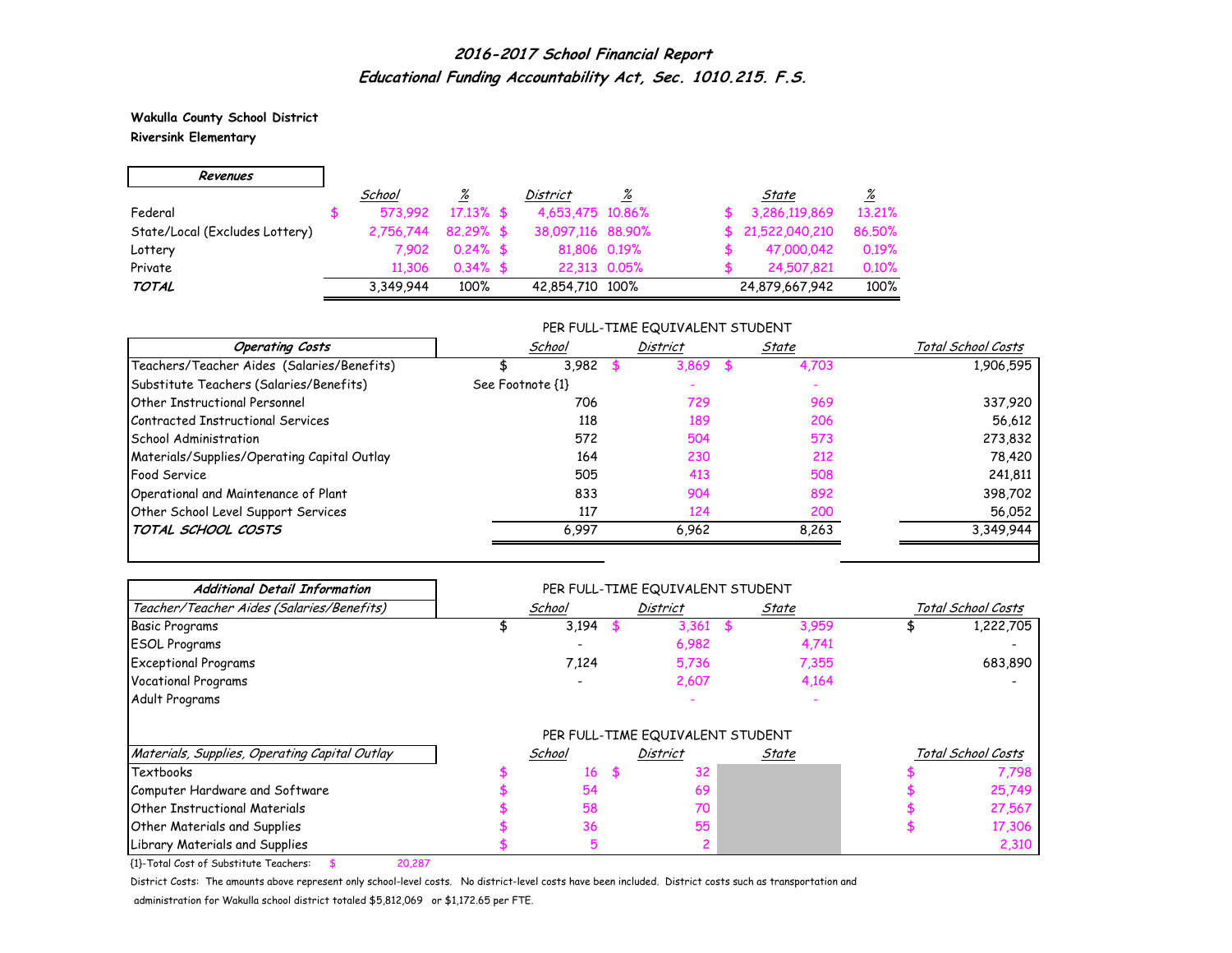**Wakulla County School District Riversprings Middle School**

| Revenues                       |           |              |                   |   |                |                 |
|--------------------------------|-----------|--------------|-------------------|---|----------------|-----------------|
|                                | School    | <u>%</u>     | <b>District</b>   | % | State          | $\frac{\%}{\%}$ |
| Federal                        | 299,609   | $8.22\%$ \$  | 4,653,475 10,86%  |   | 3,286,119,869  | 13.21%          |
| State/Local (Excludes Lottery) | 3.336.221 | $91.53\%$ \$ | 38,097,116 88,90% |   | 21,522,040,210 | 86.50%          |
| Lottery                        | 8.482     | $0.23\%$ \$  | 81,806 0.19%      |   | 47,000,042     | 0.19%           |
| Private                        | 628       | $0.02\%$ \$  | 22.313 0.05%      |   | 24,507,821     | 0.10%           |
| TOTAL                          | 3,644,940 | 100%         | 42,854,710 100%   |   | 24,879,667,942 | 100%            |

### PER FULL-TIME EQUIVALENT STUDENT

| <b>Operating Costs</b>                      | School           |       | District | State | Total School Costs |
|---------------------------------------------|------------------|-------|----------|-------|--------------------|
| Teachers/Teacher Aides (Salaries/Benefits)  |                  | 3.787 | 3.869    | 4,703 | 1,946,229          |
| Substitute Teachers (Salaries/Benefits)     | See Footnote {1} |       |          |       |                    |
| <b>Other Instructional Personnel</b>        |                  | 852   | 729      | 969   | 437,697            |
| Contracted Instructional Services           |                  | 116   | 189      | 206   | 59,491             |
| School Administration                       |                  | 528   | 504      | 573   | 271,522            |
| Materials/Supplies/Operating Capital Outlay |                  | 265   | 230      | 212   | 136,436            |
| <b>Food Service</b>                         |                  | 387   | 413      | 508   | 198,728            |
| Operational and Maintenance of Plant        |                  | 1.045 | 904      | 892   | 536,831            |
| Other School Level Support Services         |                  | 113   | 124      | 200   | 58,006             |
| TOTAL SCHOOL COSTS                          |                  | 7.093 | 6.962    | 8.263 | 3,644,940          |

| <b>Additional Detail Information</b>          | PER FULL-TIME EQUIVALENT STUDENT |        |  |                                  |       |       |                    |                    |  |  |  |
|-----------------------------------------------|----------------------------------|--------|--|----------------------------------|-------|-------|--------------------|--------------------|--|--|--|
| Teacher/Teacher Aides (Salaries/Benefits)     |                                  | School |  | District                         | State |       | Total School Costs |                    |  |  |  |
| <b>Basic Programs</b>                         |                                  | 3,417  |  | 3,361                            |       | 3,959 |                    | 1,481,524          |  |  |  |
| <b>ESOL Programs</b>                          |                                  |        |  | 6,982                            |       | 4,741 |                    |                    |  |  |  |
| <b>Exceptional Programs</b>                   |                                  | 5,786  |  | 5,736                            |       | 7,355 |                    | 464,705            |  |  |  |
| <b>Vocational Programs</b>                    |                                  |        |  | 2,607                            |       | 4,164 |                    |                    |  |  |  |
| Adult Programs                                |                                  |        |  |                                  |       |       |                    |                    |  |  |  |
|                                               |                                  |        |  | PER FULL-TIME EQUIVALENT STUDENT |       |       |                    |                    |  |  |  |
| Materials, Supplies, Operating Capital Outlay |                                  | School |  | District                         |       | State |                    | Total School Costs |  |  |  |
| Textbooks                                     |                                  | 18     |  | 32                               |       |       |                    | 9.117              |  |  |  |
| Computer Hardware and Software                |                                  | 125    |  | 69                               |       |       |                    | 64,243             |  |  |  |
| <b>Other Instructional Materials</b>          |                                  | 66     |  | 70                               |       |       |                    | 33,916             |  |  |  |
| <b>Other Materials and Supplies</b>           |                                  | 57     |  | 55                               |       |       |                    | 29,160             |  |  |  |
| Library Materials and Supplies                |                                  |        |  |                                  |       |       |                    | 1,590              |  |  |  |

{1}-Total Cost of Substitute Teachers: \$ 18,937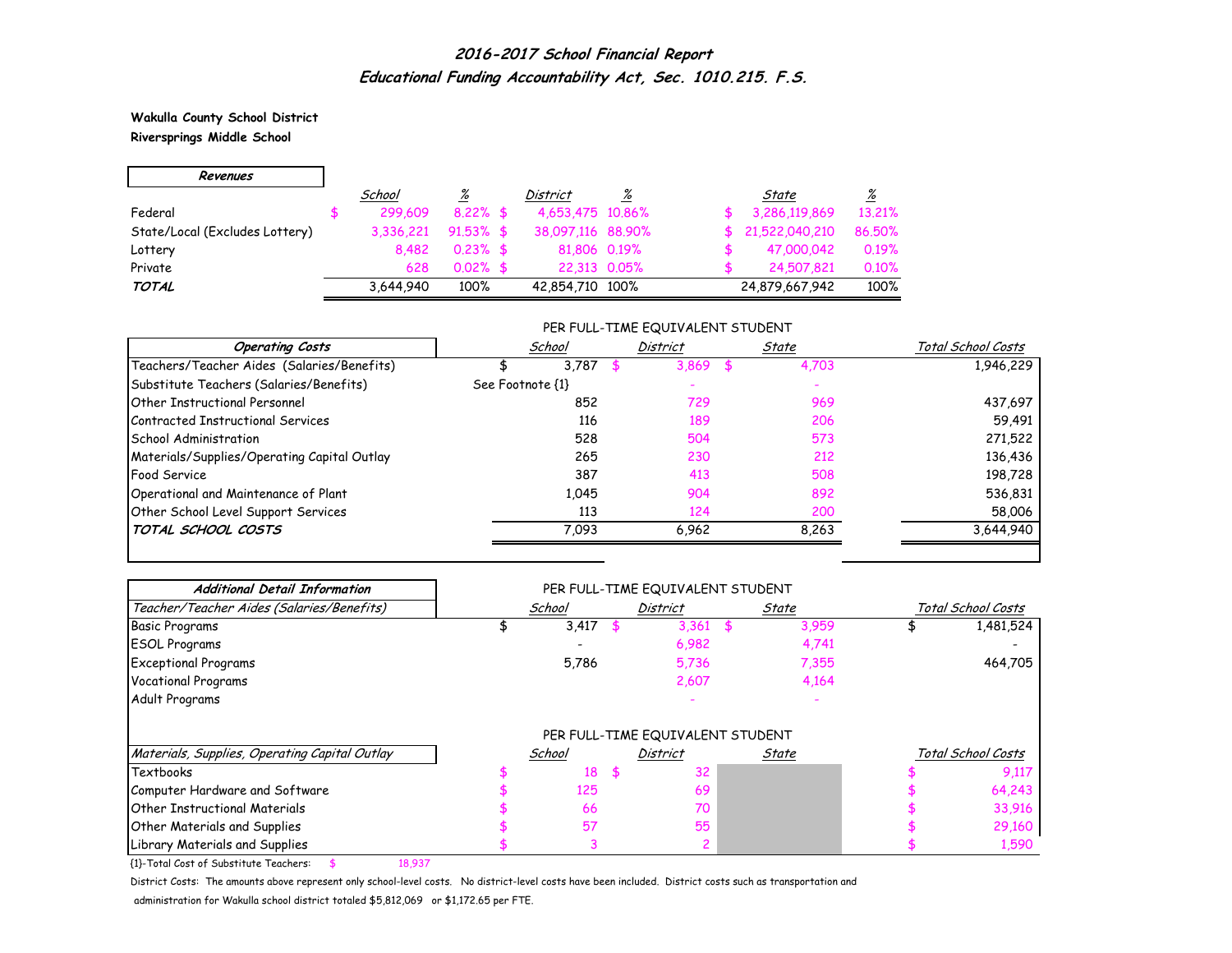**Wakulla County School District Shadeville Elementary**

| Revenues                       |           |              |                   |   |                  |                 |
|--------------------------------|-----------|--------------|-------------------|---|------------------|-----------------|
|                                | School    | <u>%</u>     | District          | % | State            | $\frac{\%}{\%}$ |
| Federal                        | 660.115   | $16.68\%$ \$ | 4,653,475 10,86%  |   | 3,286,119,869    | 13.21%          |
| State/Local (Excludes Lottery) | 3,287,615 | $83.06\%$ \$ | 38,097,116 88,90% |   | \$21,522,040,210 | 86.50%          |
| Lottery                        | 9.458     | $0.24\%$ \$  | 81,806 0.19%      |   | 47,000,042       | 0.19%           |
| Private                        | 938       | $0.02\%$ \$  | 22.313 0.05%      |   | 24,507,821       | 0.10%           |
| TOTAL                          | 3,958,126 | 100%         | 42,854,710 100%   |   | 24,879,667,942   | 100%            |

### PER FULL-TIME EQUIVALENT STUDENT

| <b>Operating Costs</b>                      |                  | School | District | State | Total School Costs |
|---------------------------------------------|------------------|--------|----------|-------|--------------------|
| Teachers/Teacher Aides (Salaries/Benefits)  |                  | 3.999  | 3.869    | 4,703 | 2,291,052          |
| Substitute Teachers (Salaries/Benefits)     | See Footnote {1} |        |          |       |                    |
| <b>Other Instructional Personnel</b>        |                  | 596    | 729      | 969   | 341,594            |
| Contracted Instructional Services           |                  | 106    | 189      | 206   | 60,653             |
| School Administration                       |                  | 525    | 504      | 573   | 301,022            |
| Materials/Supplies/Operating Capital Outlay |                  | 144    | 230      | 212   | 82,739             |
| <b>Food Service</b>                         |                  | 529    | 413      | 508   | 303,335            |
| Operational and Maintenance of Plant        |                  | 907    | 904      | 892   | 519,788            |
| Other School Level Support Services         |                  | 101    | 124      | 200   | 57,943             |
| TOTAL SCHOOL COSTS                          |                  | 6.907  | 6.962    | 8.263 | 3,958,126          |

| <b>Additional Detail Information</b>          | PER FULL-TIME EQUIVALENT STUDENT |        |  |                                  |  |       |                    |                    |  |  |  |
|-----------------------------------------------|----------------------------------|--------|--|----------------------------------|--|-------|--------------------|--------------------|--|--|--|
| Teacher/Teacher Aides (Salaries/Benefits)     |                                  | School |  | District                         |  | State | Total School Costs |                    |  |  |  |
| <b>Basic Programs</b>                         |                                  | 3,458  |  | 3,361                            |  | 3,959 |                    | 1,623,098          |  |  |  |
| <b>ESOL Programs</b>                          |                                  |        |  | 6,982                            |  | 4,741 |                    |                    |  |  |  |
| <b>Exceptional Programs</b>                   |                                  | 6,449  |  | 5,736                            |  | 7,355 |                    | 667,954            |  |  |  |
| <b>Vocational Programs</b>                    |                                  |        |  | 2,607                            |  | 4,164 |                    |                    |  |  |  |
| Adult Programs                                |                                  |        |  |                                  |  |       |                    |                    |  |  |  |
|                                               |                                  |        |  | PER FULL-TIME EQUIVALENT STUDENT |  |       |                    |                    |  |  |  |
| Materials, Supplies, Operating Capital Outlay |                                  | School |  | District                         |  | State |                    | Total School Costs |  |  |  |
| <b>Textbooks</b>                              |                                  |        |  | 32                               |  |       |                    | 2,555              |  |  |  |
| Computer Hardware and Software                |                                  | 54     |  | 69                               |  |       |                    | 30,685             |  |  |  |
| <b>Other Instructional Materials</b>          |                                  | 52     |  | 70                               |  |       |                    | 29,603             |  |  |  |
| <b>Other Materials and Supplies</b>           |                                  | 35     |  | 55                               |  |       |                    | 19,897             |  |  |  |
| Library Materials and Supplies                |                                  |        |  |                                  |  |       |                    |                    |  |  |  |

{1}-Total Cost of Substitute Teachers: \$ 16,302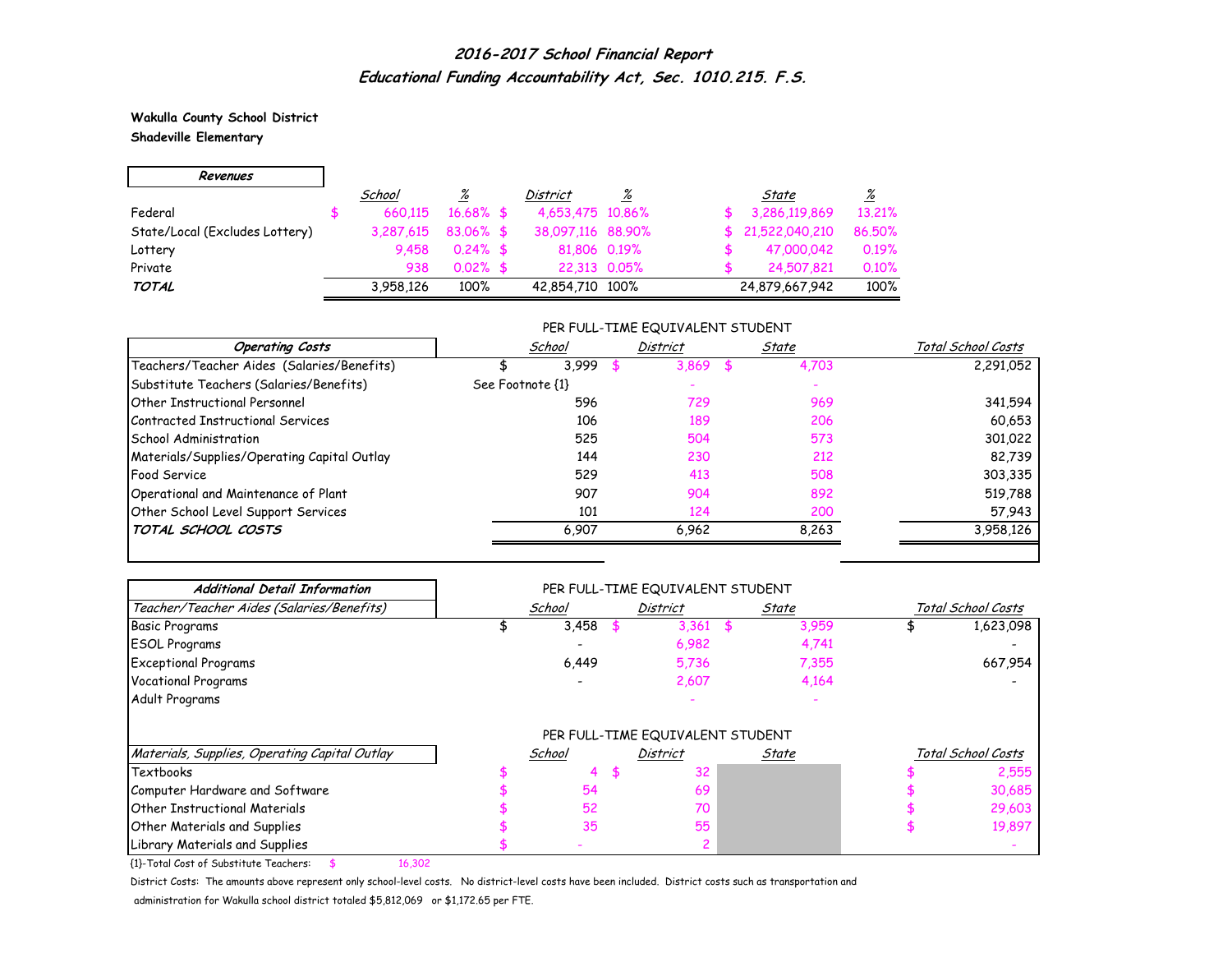**Wakulla County School District WEC Pre-K**

| Revenues                       |           |              |                   |   |                  |          |
|--------------------------------|-----------|--------------|-------------------|---|------------------|----------|
|                                | School    | <u>%</u>     | District          | % | State            | <u>%</u> |
| Federal                        | 281.753   | $13.39%$ \$  | 4,653,475 10,86%  |   | 3,286,119,869    | 13.21%   |
| State/Local (Excludes Lottery) | 1.816.537 | $86.30\%$ \$ | 38,097,116 88,90% |   | \$21,522,040,210 | 86.50%   |
| Lottery                        | 4.136     | $0.20\%$ \$  | 81,806 0.19%      |   | 47,000,042       | 0.19%    |
| Private                        | 2.556     | $0.12\%$ \$  | 22.313 0.05%      |   | 24,507,821       | 0.10%    |
| TOTAL                          | 2,104,982 | 100%         | 42,854,710 100%   |   | 24,879,667,942   | 100%     |

### PER FULL-TIME EQUIVALENT STUDENT

| <b>Operating Costs</b>                      | School           |       | District | State |       | Total School Costs |
|---------------------------------------------|------------------|-------|----------|-------|-------|--------------------|
| Teachers/Teacher Aides (Salaries/Benefits)  |                  | 5.064 | 3.869    |       | 4,703 | 1,268,864          |
| Substitute Teachers (Salaries/Benefits)     | See Footnote {1} |       |          |       |       |                    |
| <b>Other Instructional Personnel</b>        |                  | 392   | 729      |       | 969   | 98,211             |
| Contracted Instructional Services           |                  | 154   | 189      |       | 206   | 38,610             |
| School Administration                       |                  | 972   | 504      |       | 573   | 243,595            |
| Materials/Supplies/Operating Capital Outlay |                  | 114   | 230      |       | 212   | 28,627             |
| <b>Food Service</b>                         |                  | 689   | 413      |       | 508   | 172,530            |
| Operational and Maintenance of Plant        |                  | 919   | 904      |       | 892   | 230,213            |
| Other School Level Support Services         |                  | 97    | 124      |       | 200   | 24,332             |
| TOTAL SCHOOL COSTS                          |                  | 8.401 | 6.962    |       | 8.263 | 2,104,982          |

| <b>Additional Detail Information</b>          | PER FULL-TIME EQUIVALENT STUDENT |        |                 |                                  |  |       |                    |                    |  |  |  |
|-----------------------------------------------|----------------------------------|--------|-----------------|----------------------------------|--|-------|--------------------|--------------------|--|--|--|
| Teacher/Teacher Aides (Salaries/Benefits)     |                                  | School | <b>District</b> |                                  |  | State | Total School Costs |                    |  |  |  |
| <b>Basic Programs</b>                         |                                  |        |                 | 3,361                            |  | 3,959 |                    |                    |  |  |  |
| <b>ESOL Programs</b>                          |                                  |        |                 | 6,982                            |  | 4,741 |                    |                    |  |  |  |
| <b>Exceptional Programs</b>                   |                                  | 5.064  |                 | 5,736                            |  | 7,355 |                    | 1,268,864          |  |  |  |
| <b>Vocational Programs</b>                    |                                  |        |                 | 2,607                            |  | 4,164 |                    |                    |  |  |  |
| Adult Programs                                |                                  |        |                 |                                  |  |       |                    |                    |  |  |  |
|                                               |                                  |        |                 | PER FULL-TIME EQUIVALENT STUDENT |  |       |                    |                    |  |  |  |
| Materials, Supplies, Operating Capital Outlay |                                  | School |                 | District                         |  | State |                    | Total School Costs |  |  |  |
| Textbooks                                     |                                  |        |                 | 32                               |  |       |                    |                    |  |  |  |
| Computer Hardware and Software                |                                  |        |                 | 69                               |  |       |                    | 449                |  |  |  |
| <b>Other Instructional Materials</b>          |                                  | 77     |                 | 70                               |  |       |                    | 19,355             |  |  |  |
| <b>Other Materials and Supplies</b>           |                                  | 35     |                 | 55                               |  |       |                    | 8,823              |  |  |  |
| Library Materials and Supplies                |                                  |        |                 |                                  |  |       |                    |                    |  |  |  |

{1}-Total Cost of Substitute Teachers: \$ 5,770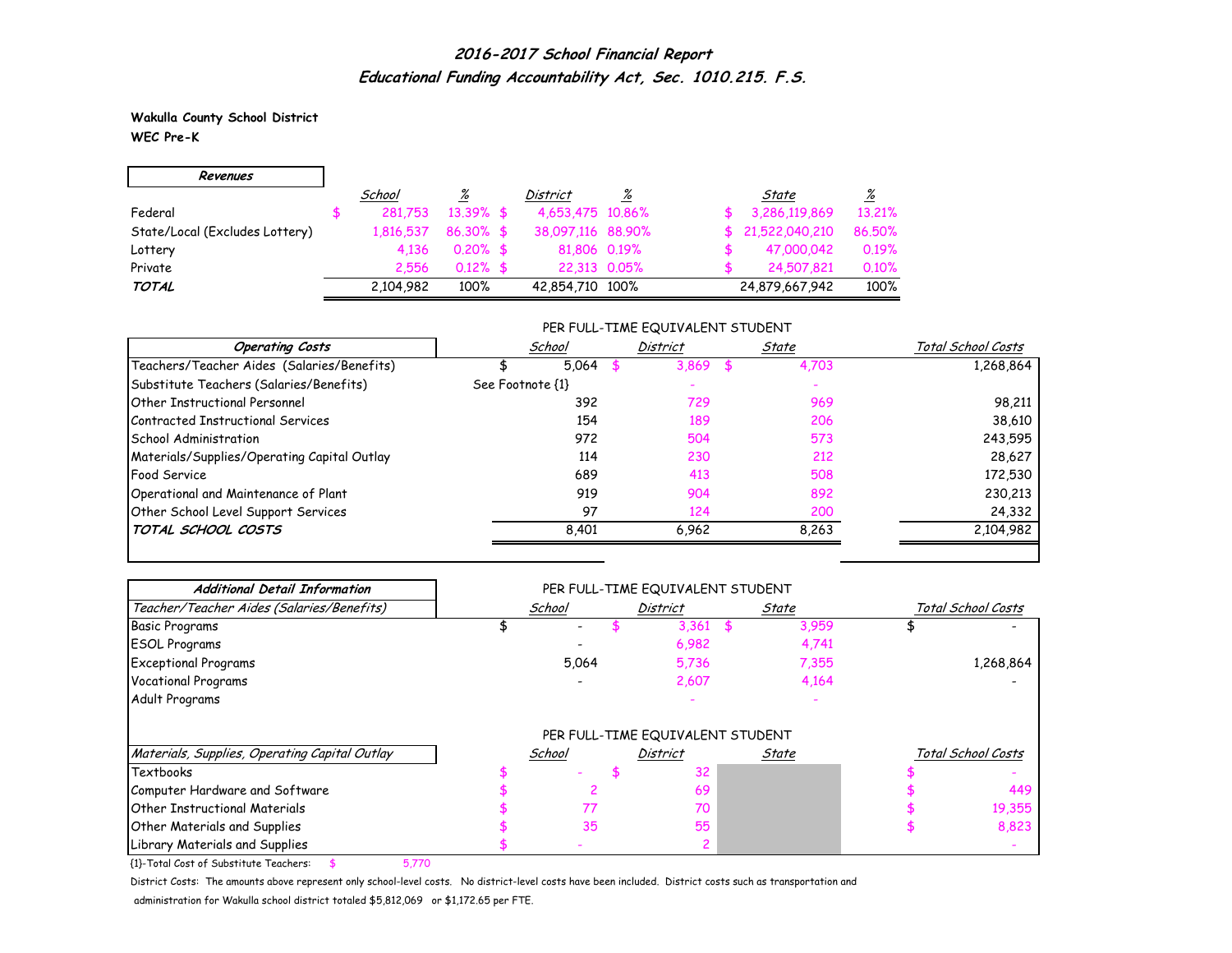**Wakulla County School District Wakulla High School**

| Revenues                       |           |              |                   |              |                  |          |
|--------------------------------|-----------|--------------|-------------------|--------------|------------------|----------|
|                                | School    | <u>%</u>     | <b>District</b>   | %            | State            | <u>%</u> |
| Federal                        | 735.626   | $7.75%$ \$   | 4,653,475 10,86%  |              | 3,286,119,869    | 13.21%   |
| State/Local (Excludes Lottery) | 8.727.659 | $91.95\%$ \$ | 38,097,116 88,90% |              | \$21,522,040,210 | 86.50%   |
| Lottery                        | 23.773    | $0.25%$ \$   | 81,806 0.19%      |              | 47,000,042       | 0.19%    |
| Private                        | 4.585     | $0.05%$ \$   |                   | 22.313 0.05% | 24,507,821       | 0.10%    |
| TOTAL                          | 9,491,642 | 100%         | 42,854,710 100%   |              | 24,879,667,942   | 100%     |

### PER FULL-TIME EQUIVALENT STUDENT

| <b>Operating Costs</b>                      |                  | School | <b>District</b> | State | Total School Costs |
|---------------------------------------------|------------------|--------|-----------------|-------|--------------------|
| Teachers/Teacher Aides (Salaries/Benefits)  |                  | 3.486  | 3.869           | 4,703 | 5,019,621          |
| Substitute Teachers (Salaries/Benefits)     | See Footnote {1} |        |                 |       |                    |
| <b>Other Instructional Personnel</b>        |                  | 910    | 729             | 969   | 1,310,327          |
| Contracted Instructional Services           |                  | 301    | 189             | 206   | 433,898            |
| School Administration                       |                  | 274    | 504             | 573   | 394,994            |
| Materials/Supplies/Operating Capital Outlay |                  | 325    | 230             | 212   | 468,613            |
| <b>Food Service</b>                         |                  | 229    | 413             | 508   | 330,130            |
| Operational and Maintenance of Plant        |                  | 901    | 904             | 892   | 1,297,425          |
| Other School Level Support Services         |                  | 164    | 124             | 200   | 236,634            |
| TOTAL SCHOOL COSTS                          |                  | 6.590  | 6.962           | 8,263 | 9,491,642          |

| <b>Additional Detail Information</b>          |        |     | PER FULL-TIME EQUIVALENT STUDENT |       |                    |
|-----------------------------------------------|--------|-----|----------------------------------|-------|--------------------|
| Teacher/Teacher Aides (Salaries/Benefits)     | School |     | District                         | State | Total School Costs |
| <b>Basic Programs</b>                         | 3,281  |     | 3,361                            | 3,959 | 3,480,995          |
| <b>ESOL Programs</b>                          | 3,536  |     | 6,982                            | 4,741 | 3,112              |
| <b>Exceptional Programs</b>                   | 5,143  |     | 5,736                            | 7,355 | 1,114,387          |
| <b>Vocational Programs</b>                    | 2,607  |     | 2,607                            | 4,164 | 421,127            |
| Adult Programs                                |        |     |                                  |       |                    |
|                                               |        |     | PER FULL-TIME EQUIVALENT STUDENT |       |                    |
| Materials, Supplies, Operating Capital Outlay | School |     | <b>District</b>                  | State | Total School Costs |
| Textbooks                                     | 75     | \$. | 32                               |       | 107,681            |
| Computer Hardware and Software                | 76     |     | 69                               |       | 109,502            |
| <b>Other Instructional Materials</b>          | 88     |     | 70                               |       | 126,227            |
| <b>Other Materials and Supplies</b>           | 87     |     | 55                               |       | 125,203            |
| Library Materials and Supplies                |        |     |                                  |       | 2,651              |

{1}-Total Cost of Substitute Teachers: \$ 42,349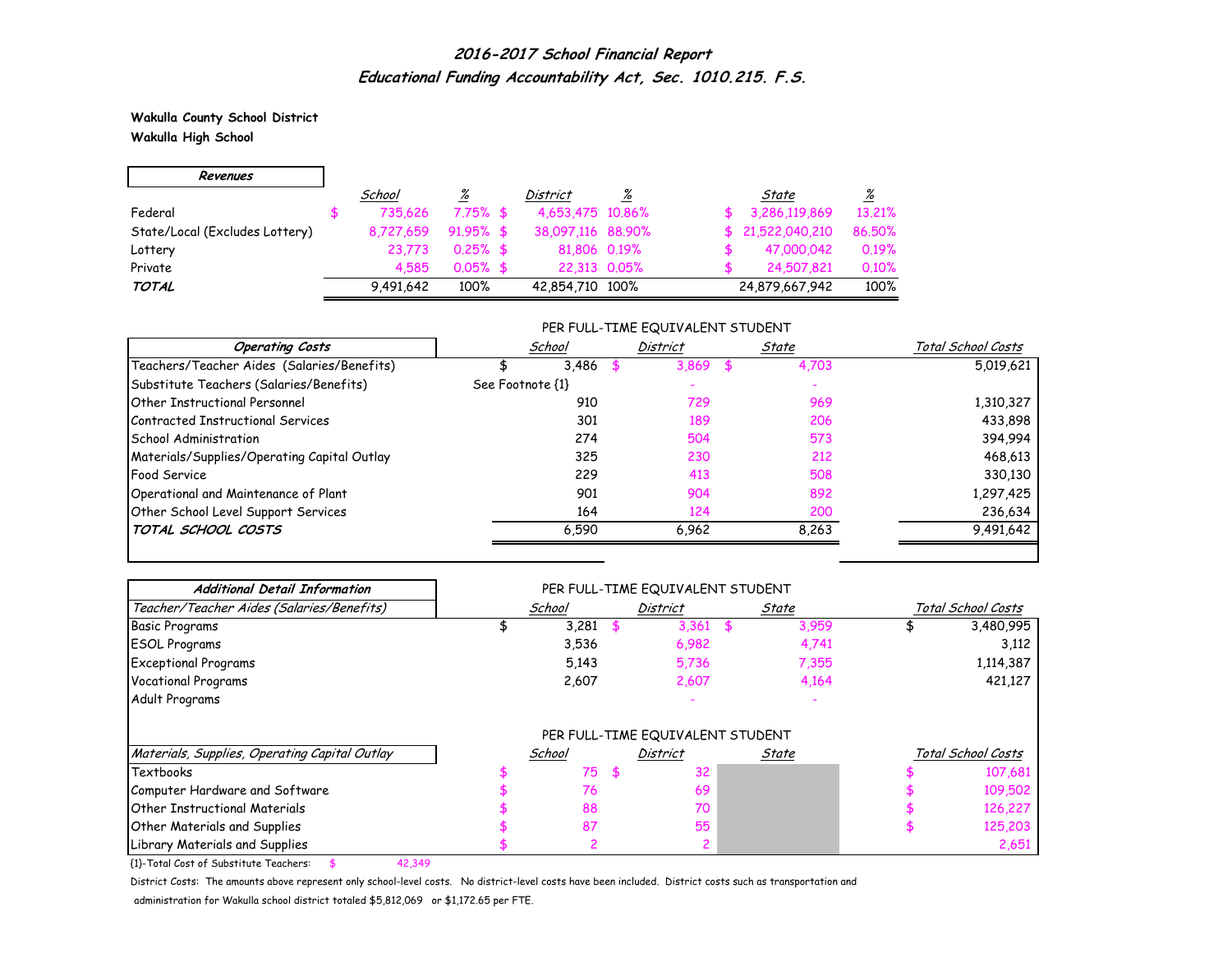**Wakulla County School District Wakulla Institute**

| Revenues                       |         |              |                   |   |                  |          |
|--------------------------------|---------|--------------|-------------------|---|------------------|----------|
|                                | School  | %            | <b>District</b>   | % | State            | <u>%</u> |
| Federal                        | 101.724 | $14.83\%$ \$ | 4,653,475 10,86%  |   | 3,286,119,869    | 13.21%   |
| State/Local (Excludes Lottery) | 583,050 | $85.03\%$ \$ | 38,097,116 88,90% |   | \$21,522,040,210 | 86.50%   |
| Lottery                        | 667     | $0.10\%$ \$  | 81,806 0.19%      |   | 47,000,042       | 0.19%    |
| Private                        | 274     | $0.04\%$ \$  | 22,313 0.05%      |   | 24,507,821       | 0.10%    |
| TOTAL                          | 685.715 | 100%         | 42,854,710 100%   |   | 24,879,667,942   | 100%     |

#### PER FULL-TIME EQUIVALENT STUDENT

| <b>Operating Costs</b>                      | School           | District | State | Total School Costs |
|---------------------------------------------|------------------|----------|-------|--------------------|
| Teachers/Teacher Aides (Salaries/Benefits)  | 10,231           | 3,869    | 4,703 | 413,437            |
| Substitute Teachers (Salaries/Benefits)     | See Footnote {1} |          |       |                    |
| <b>Other Instructional Personnel</b>        | 2.724            | 729      | 969   | 110,092            |
| Contracted Instructional Services           | 199              | 189      | 206   | 8,034              |
| School Administration                       | 1,073            | 504      | 573   | 43,364             |
| Materials/Supplies/Operating Capital Outlay | 161              | 230      | 212   | 6,500              |
| <b>Food Service</b>                         | 639              | 413      | 508   | 25,821             |
| Operational and Maintenance of Plant        | 1,292            | 904      | 892   | 52,203             |
| Other School Level Support Services         | 650              | 124      | 200   | 26,264             |
| TOTAL SCHOOL COSTS                          | 16,969           | 6.962    | 8.263 | 685,715            |

| <b>Additional Detail Information</b>          |        |          | PER FULL-TIME EQUIVALENT STUDENT |       |       |                    |
|-----------------------------------------------|--------|----------|----------------------------------|-------|-------|--------------------|
| Teacher/Teacher Aides (Salaries/Benefits)     | School | District |                                  | State |       | Total School Costs |
| <b>Basic Programs</b>                         | 6,434  |          | 3,361                            | 56    | 3,959 | 151,009            |
| <b>ESOL Programs</b>                          |        |          | 6,982                            |       | 4,741 |                    |
| <b>Exceptional Programs</b>                   | 15,492 |          | 5,736                            |       | 7,355 | 262,428            |
| <b>Vocational Programs</b>                    |        |          | 2,607                            |       | 4,164 |                    |
| Adult Programs                                |        |          |                                  |       |       |                    |
|                                               |        |          | PER FULL-TIME EQUIVALENT STUDENT |       |       |                    |
| Materials, Supplies, Operating Capital Outlay | School |          | District                         |       | State | Total School Costs |
| Textbooks                                     |        |          | 32                               |       |       | 103                |
| Computer Hardware and Software                |        |          | 69                               |       |       |                    |
| <b>Other Instructional Materials</b>          | 92     |          | 70                               |       |       | 3,706              |
| Other Materials and Supplies                  | 67     |          | 55                               |       |       | 2,691              |
| Library Materials and Supplies                |        |          |                                  |       |       |                    |

{1}-Total Cost of Substitute Teachers: \$ 15,929